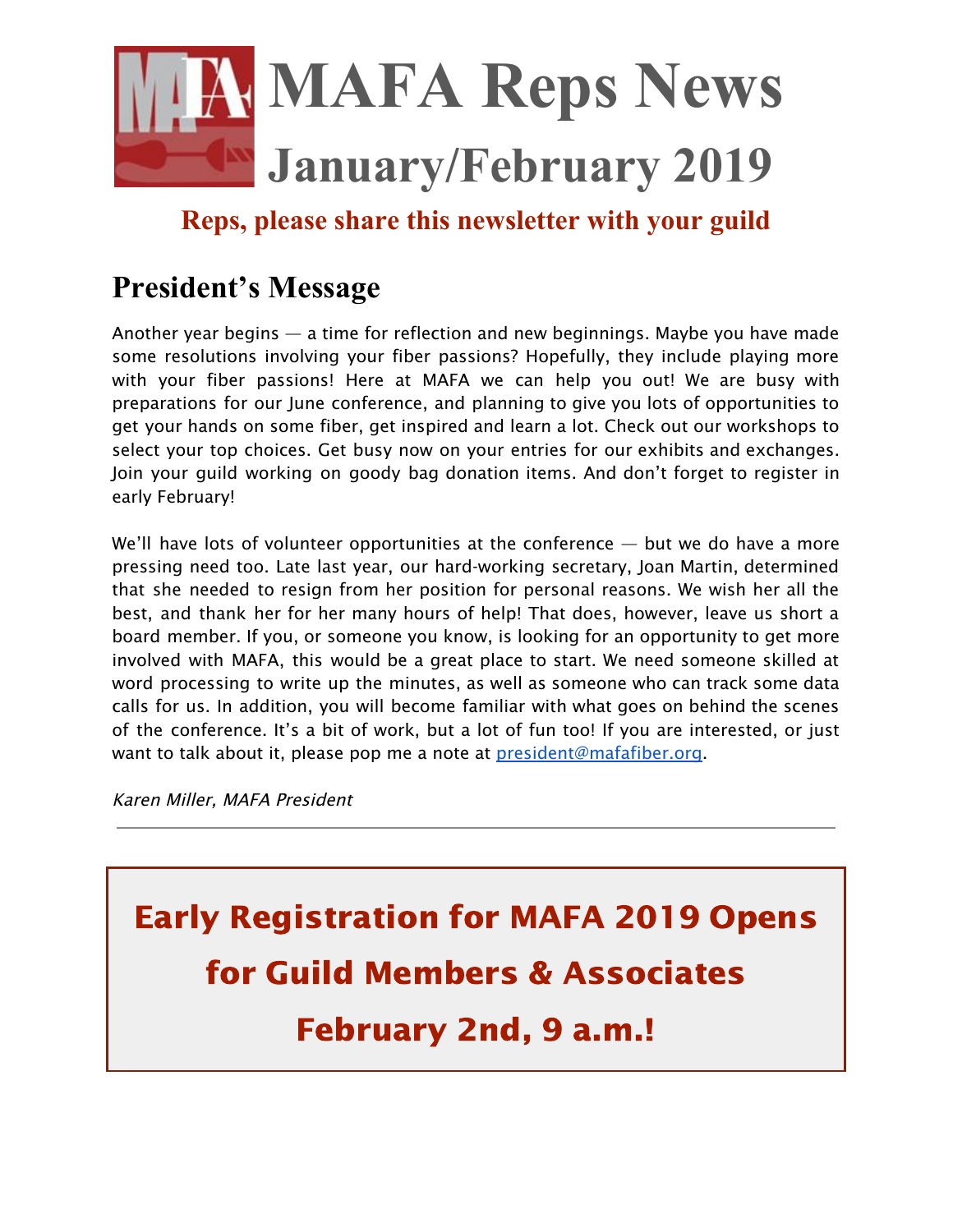# **Contents in This Issue**

- Important Dates
- Conference Fellowships
- Conference 2019 Updates
- Upcoming Guild Events
- Textile Events in our Region

## **Important Dates**

- February 2, 2019 Registration for MAFA 2019 opens
- February 16, 2019 General registration opens
- April 1, 2019 Deadline to apply for a Conference Fellowship
- June 27-30, 2019 MAFA 2019 conference

## **Apply for a Conference Fellowship**

MAFA will again offer up to four fellowships for 2019 conference attendees. Each \$300 fellowship is paid upon completion of a post-conference project that passes on learning from the conference to a broader audience. Members of MAFA Guilds and those associate members living within the MAFA region are eligible. Only projects that benefit the MAFA region will be considered.

Fellowship applications, including a recommendation letter from a sponsoring guild\* or fiber arts teacher, are due by April 1, 2019. All applicants will be notified of the outcome in May. Full details and a preview of the fellowship application are available at: [mafafiber.org/grants/fellowships/](https://mafafiber.org/grants/fellowships/). Email questions to [grants@mafafiber.org](mailto:membership@mafafiber.org).

\*Guilds may sponsor more than one applicant.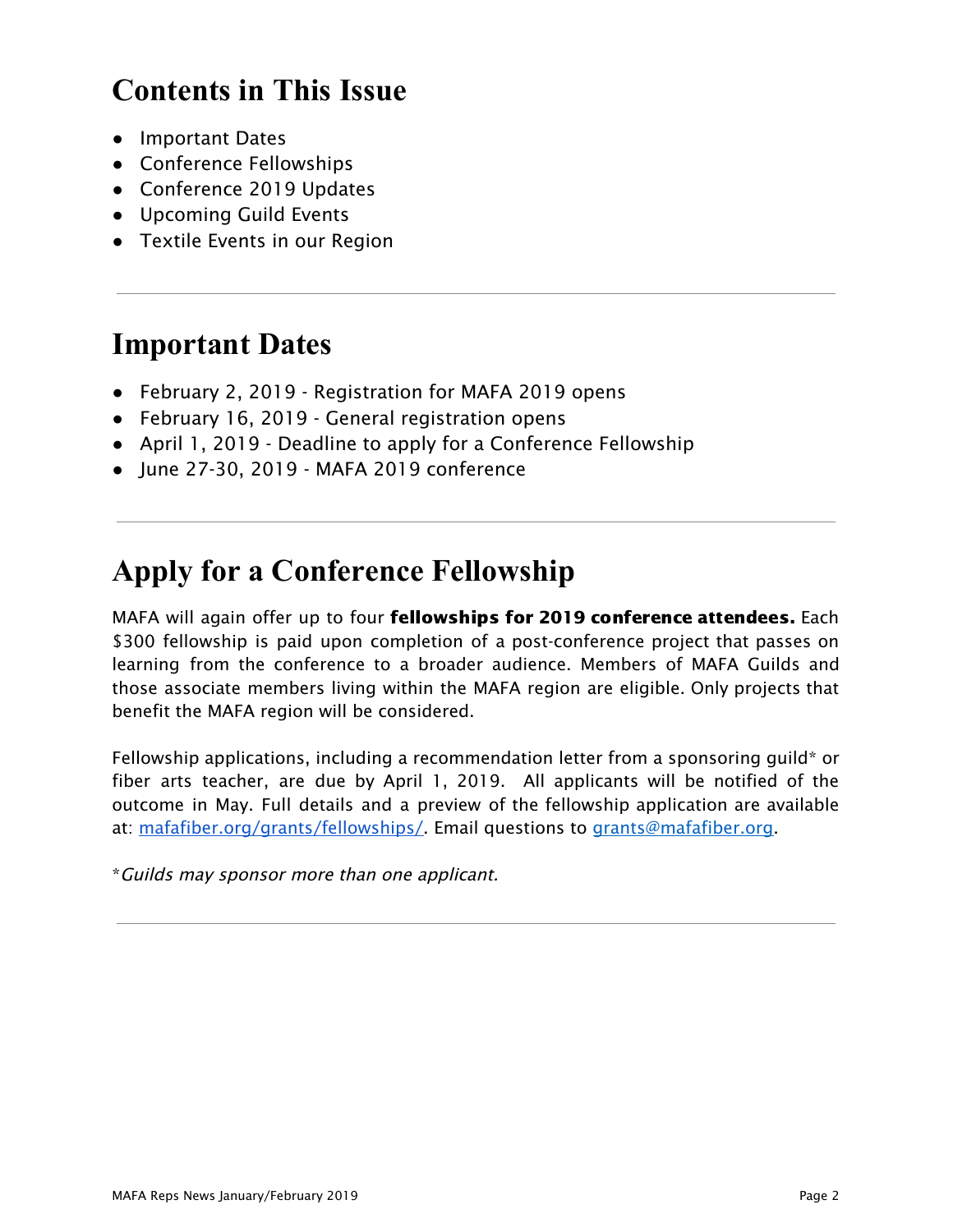# **CONFERENCE 2019: June 27 - 30, 2019 Millersville University, Millersville, PA**

**[mafafiber.org/conferences/2019-conference/](https://mafafiber.org/conferences/2019-conference/)**

## Introduction - Happy New Year and Welcome to 2019! United in Fiber is just around the corner.

With conference registration just around the corner, I hope that you have had the opportunity to scope out the wonderful choice of classes available. Now is the perfect time to select your first and second choices for when registration opens.

This is also a great time to get your guilds motivated for their involvement with the conference with contributions for the goody bags. Each guild can do 20 - 30+ items, larger guilds 50+ items which will be distributed among attendee bags. Items will be due and collected at this year's Maryland Sheep and Wool, or may be shipped. See the details later in the newsletter.

MAFA runs on volunteers. Get involved now to "help as needed" (We'll call you!) or indicate your preferences on your registration form. In addition, volunteer opportunities will also be available online through SignUp Genius later this spring. Find full details about the Conference at [mafafiber.org/conferences/mafa2019/.](https://mafafiber.org/conferences/mafa2019/)

### Download the Conference Catalog

With info about workshops, instructors, housing options, FAQ's, directions to Millersville, and the campus map. Find it here:

[mafafiber.org/wp-content/uploads/2019-Conf-Misc-Images-Forms/Print-mate](https://mafafiber.org/wp-content/uploads/2019-Conf-Misc-Images-Forms/Print-materials/MAFA2019_Book_01-19.pdf) [rials/MAFA2019\\_Book\\_01-19.pdf](https://mafafiber.org/wp-content/uploads/2019-Conf-Misc-Images-Forms/Print-materials/MAFA2019_Book_01-19.pdf).

## Registration

Registration opens February 2, 2019, at 9 a.m. and continues through February 15, 2019, for MAFA-affiliated guild members and associate members only. On February 16, 2019, registration will open to all registrants. All registrations will be online.

During the registration process, you can see the number of open seats in each workshop and your selection will be confirmed upon completion of the registration process. Payment can be made by any major credit card through MAFA's PayPal account. Find complete details on the website at:

[mafafiber.org/conferences/mafa2019/registration/](https://mafafiber.org/conferences/mafa2019/registration/).

## Workshops

Have you narrowed your dream class down to a few, or do you still have several choices? Registration opens soon, so keep working on narrowing down your choices and be prepared with alternates in case your favorite class fills up before you register. Find the complete listing of workshops at: [mafafiber.org/conference\\_year/2019/.](https://mafafiber.org/conference_year/2019/)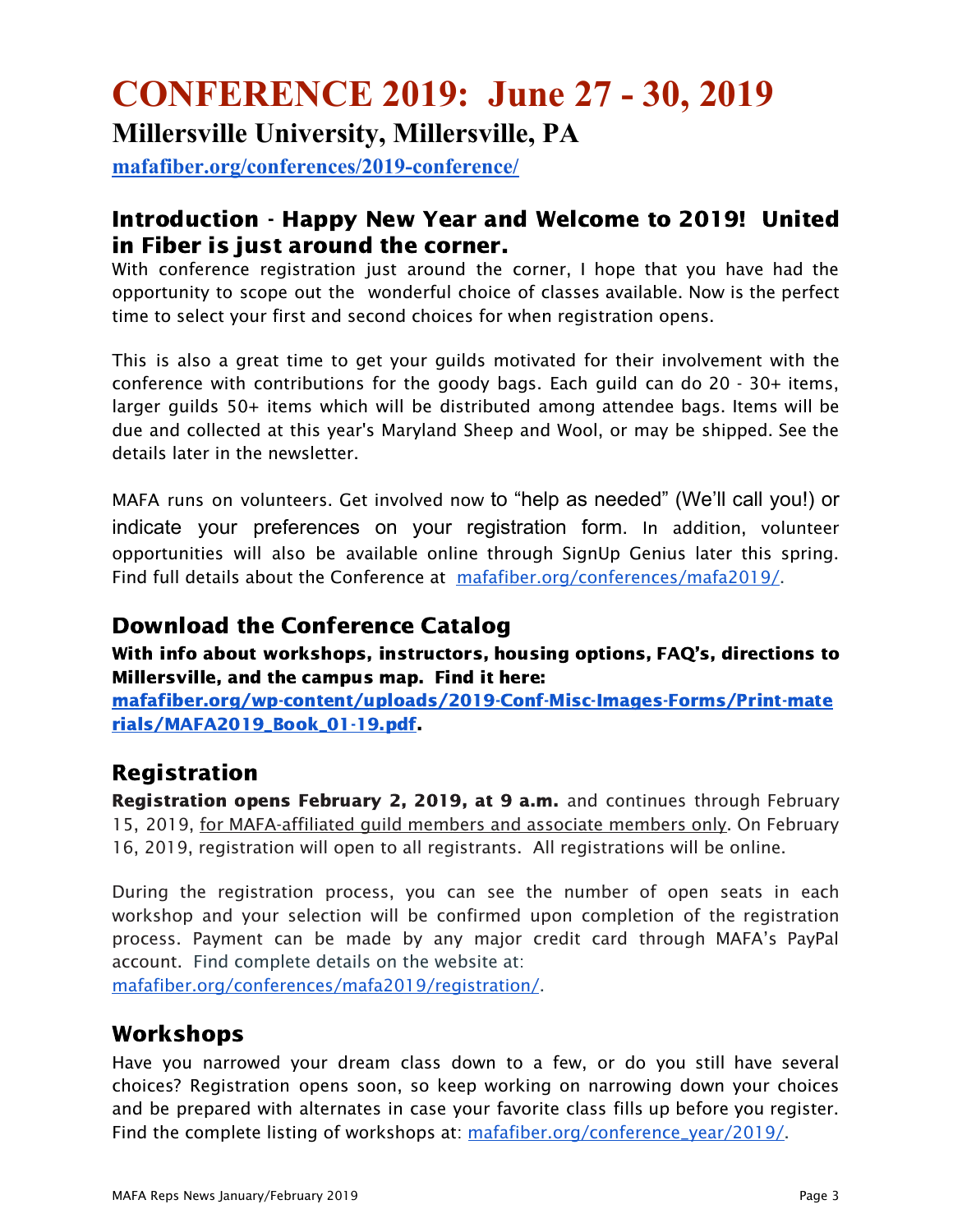## Circular Sock Knitting Machine Mini-workshops

Have you wanted to try knitting on 100 year old circular sock knitting machines?

Milissa Ellison Dewey of Bobbin Boy, will offer four sessions of Sock Machine Drivers' Ed for absolute beginners. Participants will make a knitted sampler and learn about the origins and history of the circular sock knitting machines.

Each person will graduate with a Sock Machine Learner's Permit, take home a cast-on basket, a latching-up tool useful for all knitting, and a hand-turned toe jack (like a darning egg on steroids), as well as handouts on supplies and suppliers, and a bibliography of reference and teaching resources. No equipment is required, but class numbers are limited. Register along with your conference registration. Find details here: [mafafiber.org/sock-knitting-machine-mini-workshops/](https://mafafiber.org/sock-knitting-machine-mini-workshops/).



## Marketplace Vendors

Visit the Marketplace page to see our great lineup of 28 vendors who will be offering yarns, fiber, tools, books, and equipment, including many workshop-related items: [mafafiber.org/conferences/2019-conference/marketplace/](https://mafafiber.org/conferences/2019-conference/marketplace/).

## Spotlight on Fashion - Exhibit & Show

Have you made a New Year's Resolution to create a garment and/or accessory for the MAFA Fashion Exhibit? There's still plenty of time to be inspired by pictures, museum exhibits, your own stash, fellow guild members' creations. Complete the online entry form between February 2 when conference Registration opens and April 30. You'll bring your piece with you to the Conference, so you'll have a few more weeks to finish it.

As a reminder, the Fashion Exhibit will feature garments and accessories created by conference attendees. Open all day Friday and Saturday of the conference, the exhibit will enable conference participants to study the works up close. Opening Night's Fashion Show will feature representative works from the Fashion Exhibit.

More information and a link to the Entry Form (when available) can be found here: [mafafiber.org/conferences/mafa2019/schedule-events/fashion-exhibit/](https://mafafiber.org/conferences/mafa2019/schedule-events/fashion-exhibit/). Questions? Check the FAQs or contact the Fashion Show Coordinator Carol Ireland at [fashion.show@mafafiber.org.](mailto:fashion.show@mafafiber.org)

**Request for equipment:** The Fashion Committee is starting to identify equipment needed for setting up the exhibit. Please email [fashion.show@mafafiber.org](mailto:fashion.show@mafafiber.org) if you or your guild members have mannequins, grid wall units or other free-standing display stands that we could borrow for the conference.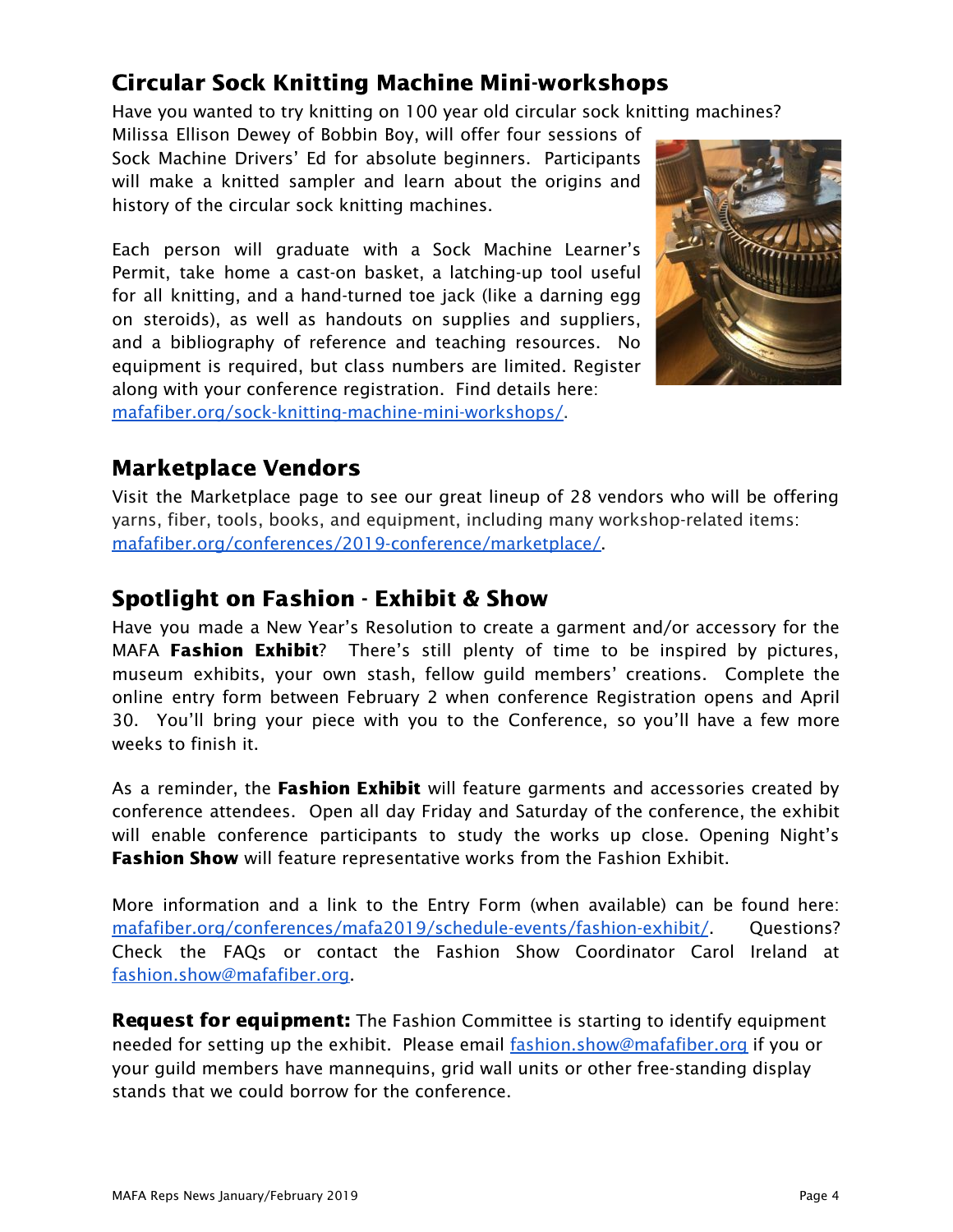## Fiber Artist Exhibit

A new and exciting addition for the 2019 MAFA Conference will be a Fiber Artist Exhibit with the theme "Threads of Communication". Express an event, story, message, conversation through the use of fibers. This is not restricted to a literal interpretation, an abstract approach may be used. The online entry form will be available February 2 when conference Registration opens and all entries must be submitted by midnight April 30, 2019. Please contact the Fiber Arts Exhibit Coordinator Wendy Roberts with questions at [arts.exhibit@mafafiber.org.](mailto:arts.exhibit@mafafiber.org) Find entry details and guidelines on the website here:

[mafafiber.org/conferences/2019-conference/schedule-events/artist-exhibit-threads-of](https://mafafiber.org/conferences/2019-conference/schedule-events/artist-exhibit-threads-of-communication/)[communication/.](https://mafafiber.org/conferences/2019-conference/schedule-events/artist-exhibit-threads-of-communication/)

## Kitchen Towel Exchange

MAFA attendees, including instructors, are invited to participate in a kitchen towel exchange. All levels of weavers are welcome! Every participant will contribute one towel and receive one towel. Not a lot of weaving (read that as "low stress") but also an opportunity to see what other towel weavers are creating and be a part of a large exchange - easier than a snail-mail based weaving exchange! Towels will be collected during registration and then put on display for all conference attendees to enjoy. Contact the Towel Exchange Coordinator Aileen Campbell at [towel.exchange@mafafiber.org.](mailto:towel.exchange@mafafiber.org) Or, find guidelines and details on the exchange here: [mafafiber.org/conferences/2019-conference/schedule-events/kitchen-towel-exchange/](https://mafafiber.org/conferences/2019-conference/schedule-events/kitchen-towel-exchange/)

### Silly Spinning Games & Skein Competition

Not only will there be a return of our "Silly Spinning Games" at the 2019 MAFA Conference—but we've added a bona fide competition for handspun skeins, right down to the ribbons! Watch the [website](https://mafafiber.org/conferences/2019-conference/schedule-events/silly-spinning-games/) for further information about how to prepare for games including gloves (rubber AND cotton!), tinsel, partners, and other wacky challenges—as well as parameters and rules for entering your very finest handspun skeins for adjudication and helpful commentary by skilled judges! Best of all, both kinds of competition are open to workshop attendees at no cost whatsoever. Questions? Contact the Spinning Coordinator Marcia Weinert at [spinning.events@mafafiber.org](mailto:spinning.events@mafafiber.org) for more info, or find complete details at: Skein Competition: [mafafiber.org/conferences/mafa2019/schedule-events/skein-competition/.](https://mafafiber.org/conferences/mafa2019/schedule-events/skein-competition/) Spinning Games: [mafafiber.org/conferences/mafa2019/schedule-events/silly-spinning-games/](https://mafafiber.org/conferences/mafa2019/schedule-events/silly-spinning-games/).

## Volunteers needed

General volunteers - Please indicate your interest in volunteering during registration, then we'll send you detailed sign-up information. We will need help with registration, stuffing goody bags, minding the exhibits, helping instructors get set up, helping conference attendees unload, and more. Contact the Volunteer Coordinator Margaret Briggs at [volunteer.coordinator@mafafiber.org](mailto:volunteer.coordinator@mafafiber.org). Find all the ways to help at the conference here: [mafafiber.org/conferences/2019-conference/get-involved/](https://mafafiber.org/conferences/2019-conference/get-involved/)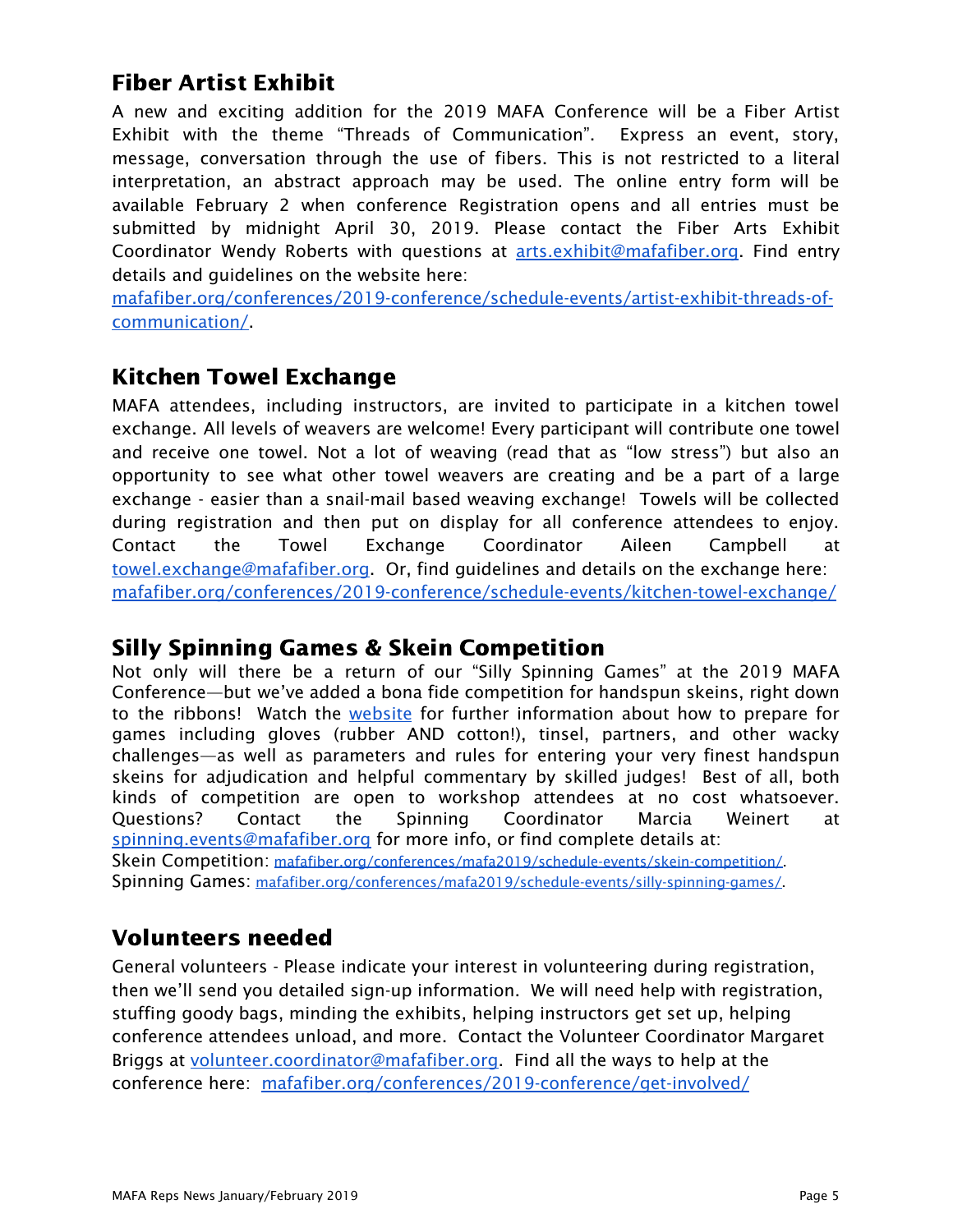## Conference Goody Bag Items

We will put out a call for goody bag items soon  $-$  so as you plan your 2019 guild programs, remember that you might want to schedule one to make little items that would make nice "goodies." You can see some examples of goodies from past years here on the MAFA 2017 conference site:

[www.mafa-conference-2017.org/handcrafted-take-away-treasures/.](http://www.mafa-conference-2017.org/handcrafted-take-away-treasures/)

Goodies will be collected at Maryland Sheep & Wool Festival in May (location TBD), or may be sent to: Lancaster Spinners & Weavers ℅ Ann Wysock 901 Mt Pleasant Road Pottstown, PA 19465 Preferably, please send items between May 1st and June 1st, and include contact info (email and/or physical) address. Ann will send an acknowledgement when she receives your items.

## **Upcoming Guild Events**

Let us help you publicize your guild exhibits, workshops, outreach events and sales! Visit the new and improved Guild Events listing on the website here: [mafafiber.org/events/](https://mafafiber.org/events/)

Guilds may submit info on events, workshops, programs and sales for the website and newsletter by submitting the online form here: [mafafiber.org/guilds-page/guild-event-update/](https://mafafiber.org/guilds-page/guild-event-update/). You may also email newsletter items to [membership@mafafiber.org](mailto:membership@mafafiber.org) before February 21 for inclusion in the March/April MAFA News.

Transparency in Tapestry Workshop, March 30 – April 1, 2019, 9 am – 4 pm Weavers Guild of Greater Baltimore - Tapestry workshop led by Elizabeth Buckley of NM. Details and registration info in this [flyer.](https://mafafiber.org/index.php?gf-download=2018%2F12%2FBuckley-workshop.pdf&form-id=7&field-id=22&hash=02cd19381c54b9c9192a8275f5d753bd4c8ccb11faba88052f6fab0b8825ba31)

Central Pennsylvania Guild of Handweavers offers the Guild Advancement Program (GAP). Designed to encourage weavers of all levels of development to advance their knowledge and skills in the 5 level program. Find a program booklet at: [www.centralpaweavers.com/gap-program.html](http://www.centralpaweavers.com/gap-program.html)

**Fiber Guild of the Blue Ridge** has an active outreach program at schools, events, and festivals. [www.fiberguildbr.org/fairs-and-festival-demonstrations/](https://www.fiberguildbr.org/fairs-and-festival-demonstrations/)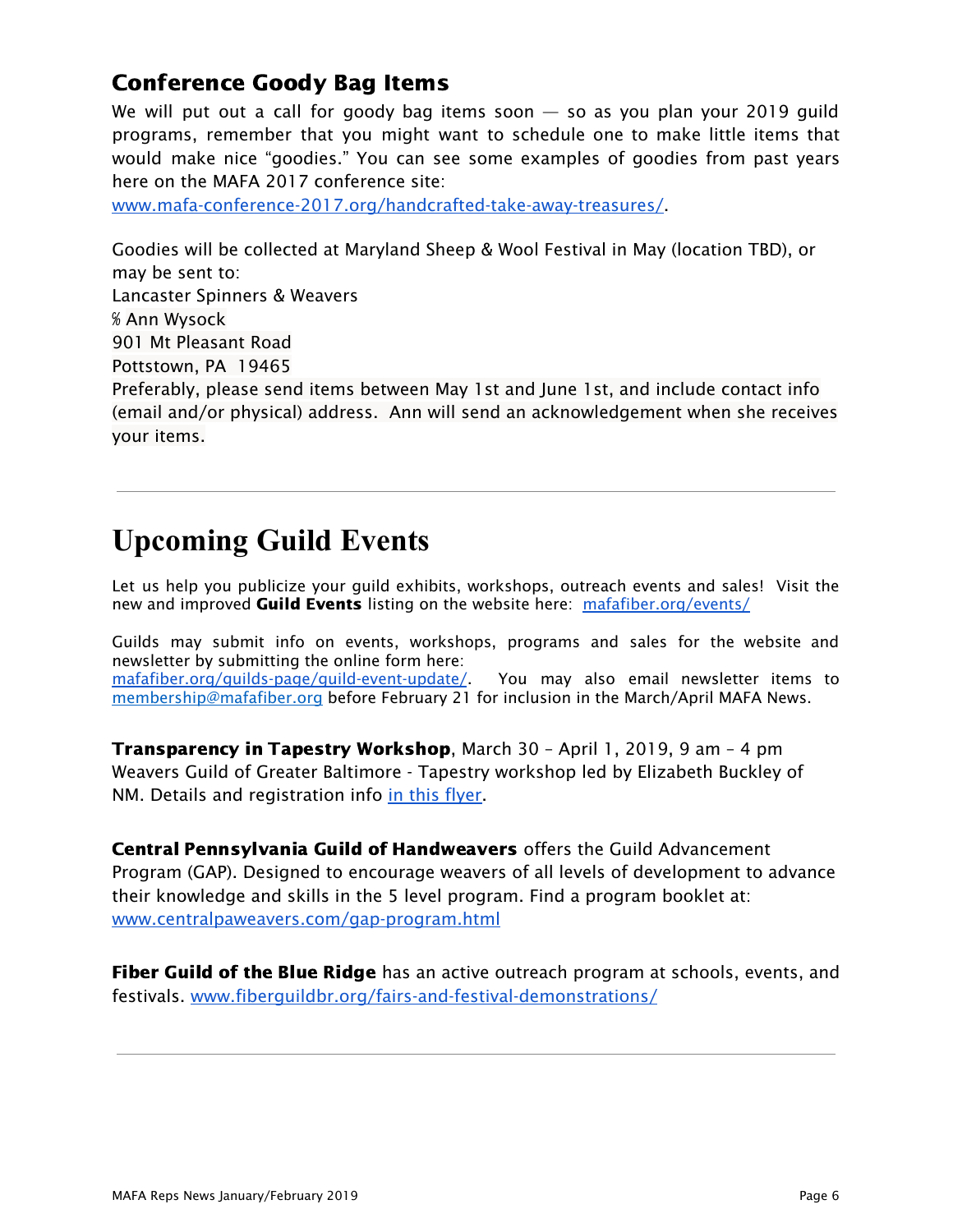# **Textile News in Our Region**

Call for Entries - HGA Small Expressions 2019: Entry deadline is February 26, 2019. Produced by the Handweavers Guild of America, Inc. (HGA), **Small Expressions** is an annual juried exhibit to showcase contemporary small-scale works created using fiber techniques in any media, not to exceed 15 inches (38 cm) in any direction, including mounting, framing, or display devices. Juried by contemporary tapestry artist Jon [Eric](https://jonericriis-studio.com/) Riis, the exhibit will be held July 12 - September 12, 2019 at the [Southeast](http://fiberartsalliance.org/) Fiber Arts [Alliance](http://fiberartsalliance.org/) in Chamblee, GA.

Cash prizes include \$500 for First Place, \$250 for Second Place and \$100 for Third Place. Winning work will be published in a future edition of *Shuttle [Spindle](https://weavespindye.z2systems.com/track//servlet/DisplayLink?orgId=weavespindye&emailId=72edc35ee7a23e93773220d0c6da16d27m395559172e&&linkId=10990&targetUrl=http://www.weavespindye.org/shuttle-spindle-dyepot-magazine) & Dyepot* magazine and will be featured on the HGA [website.](https://weavespindye.z2systems.com/track//servlet/DisplayLink?orgId=weavespindye&emailId=72edc35ee7a23e93773220d0c6da16d27m395559172e&&linkId=10995&targetUrl=http://www.weavespindye.org/small-expressions-2185) Additional honors/cash prizes may be sponsored by individuals or groups. To sponsor a cash prize contact [exhibits@weavespindye.org.](mailto:exhibits@weavespindye.org)

Entry fees per piece are \$16 for HGA Members (Join [Now\)](http://www.weavespindye.org/join) and for Non-Members. Students attending an accredited educational institution may enter with no fee. Download and view the 2019 Small [Expressions](https://weavespindye.z2systems.com/np/viewDocument?orgId=weavespindye&id=4028e48c670c182e0167144eb64f0012) exhibit prospectus [Enter](https://weavespindye.z2systems.com/eventReg.jsp?event=208&) Now For more information visit the HGA [website](http://www.weavespindye.org/small-expressions-2195) or email Linda Campbell at [exhibits@weavespindye.org,](mailto:exhibits@weavespindye.org) HGA Exhibit and Editorial Assistant.

**New York Members:** Find out about activities, festivals and guild meetings in the Hudson River Valley here: [www.hudsonvalleyfiberartsnetwork.com/](http://www.hudsonvalleyfiberartsnetwork.com/)

N[e](https://www.fws.gov/refuge/edwin_b_forsythe/)w Jersey Guilds - if you are interested in helping the Edwin B. [Forsythe](https://www.fws.gov/refuge/edwin_b_forsythe/) National [Wildlife](https://www.fws.gov/refuge/edwin_b_forsythe/) Refuge plan arts and crafts events to commemorate their 80<sup>th</sup> anniversary, please contact Keena Graham at [keena\\_graham@fws.gov,](mailto:keena_graham@fws.gov) or (609) 382-7641.

## Exhibits & Online Fiber Arts

Beads, They're Sewn So Tight, October 10, 2018 – May 26, 2019, Textile Museum Toronto, Ontario. Artists: Bev Koski, Katie Longboat, Jean Marshall, Olivia Whetung [www.textilemuseum.ca/exhibitions/current-exhibitions/beads,-they-re-sewn-so-tight](http://www.textilemuseum.ca/exhibitions/current-exhibitions/beads,-they-re-sewn-so-tight)

#### Eastern PA/Northern NJ/NYC - Autumn–Winter Exhibits Lace, Not Lace Exhibition

Now through January 6, 2019 Hunterdon Art Museum, Clinton, New Jersey http://hunterdonartmuseum.org/current-exhibitions

### Color Decoded: The Textiles of Richard Landis Saturated: The Allure and Science of Color

Now through January 13, 2019 Cooper Hewitt, New York City, New York https://www.cooperhewitt.org/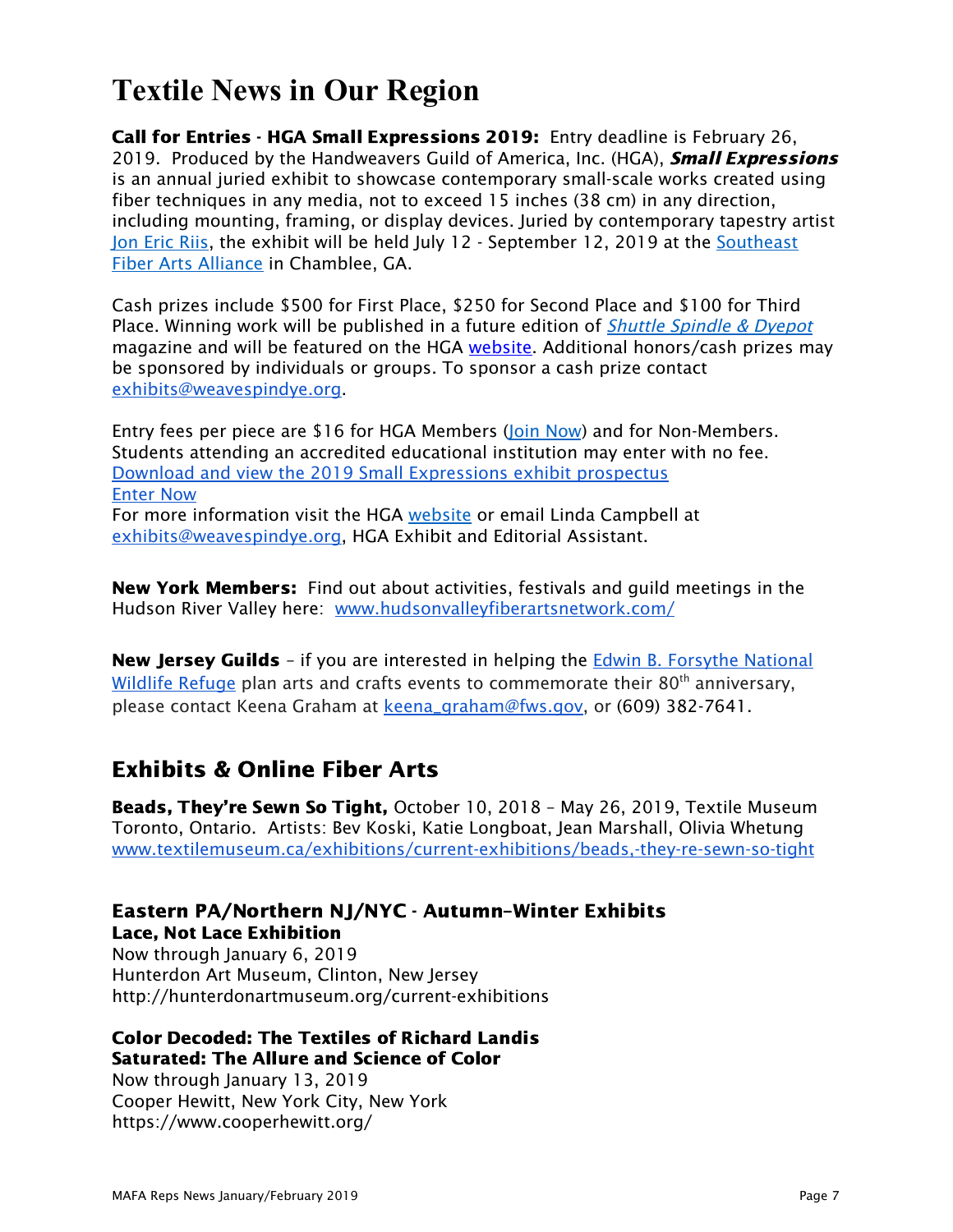### Dramatic Threads: Textiles of Asia

Now through February 2019 Newark Museum, Newark, New Jersey https://www.newarkmuseum.org/

### From the Heart, Made by Hand: Textile Treasures from the Women of Sweden

Now through March 10, 2019 The American Swedish Historical Museum, Philadelphia, Pennsylvania https://www.americanswedish.org/

#### Narrative Threads: New Jersey Quilts & Textiles

Now through June 9, 2019 Museum of Early Trades and Crafts, Madison, New Jersey http://www.metc.org/

### Colors of the World: a Textile Tour for Virtual World Travelers

January 10, Thursday, 7 p.m. Presentation at the Museum of Early Trades & Crafts, Madison, New Jersey http://www.metc.org/

#### New Directions in Fiber Art

February 9 – June 16, 2019 Montclair Art Museum, Montclair, New Jersey https://montclairartmuseum.org/exhibition/new-directions-fiber-art

#### HGA's Small Expressions

February 16 – March 31, 2019 Peters Valley School of Craft, Layton, New Jersey http://petersvalley.org/

## Ongoing Exhibits

Potomac Fiber Arts Gallery - Alexandria, VA, [www.potomacfiberartsgallery.com/](http://www.potomacfiberartsgallery.com/) Exhibits all forms of fiber work, including weaving, knitting, crocheting, sewing, surface design, and more, in 11 juried shows each year.

Fabric Workshop and Museum - Philadelphia, PA, [fabricworkshopandmuseum.org/](http://fabricworkshopandmuseum.org/) The museum's purpose is to stimulate experimentation among leading contemporary artists and to share the process of creating works of art with the public. They have various exhibits and a permanent collection, as well as studio facilities, equipment, and expert technicians on-site.

Alling Coverlet Museum, in Palmyra NY, has a collection of simple 4H to jacquard coverlets[.historicpalmyrany.com/alling.htm](http://historicpalmyrany.com/alling.htm)